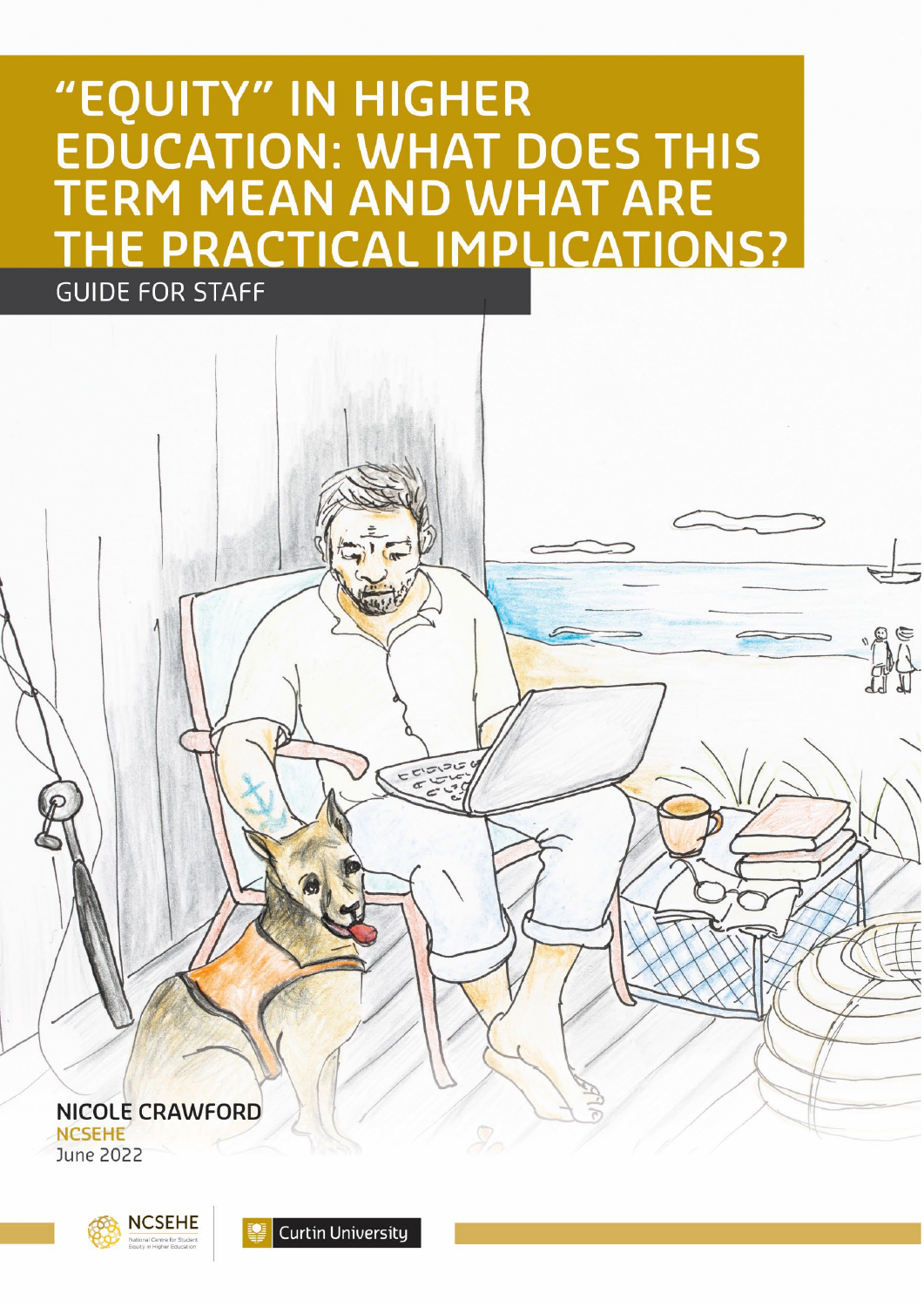# **"Equity" in higher education: what does this term mean and what are the practical implications for students in equity groups?**

**Nicole Crawford, National Centre for Student Equity in Higher Education[1](#page-1-0)**

# **Introduction**

Depending on where you work and what your role is, you may or may not hear about students in various "equity" groups, such as the "low SES" or "regional and remote" equity groups. What does this mean? Where does this term come from? What are other equity groups? What are some practical implications for students in equity groups?

The purpose of this guide is to:

- explain the equity group classifications used in higher education in Australia
- identify some practical implications and supports for students in equity groups.

# **Equity policy in higher education: some background information**

In the 1990 Australian Government report, *A Fair Chance for All*, a national framework articulated the aim of achieving equity in higher education: that is, to ensure that "the benefits of higher education are within everyone's reach" (p. 5). Six equity groups were identified with the intention of increasing their representation in higher education. These groups are still a key focus of policy today:

- Students from non-English speaking backgrounds (NESB)
- Students with disability
- Women in non-traditional areas (WINTA)
- Indigenous students (Aboriginal and Torres Strait Islander students)
- Students from low socioeconomic status (SES) locations
- Students from regional and remote locations (DESE, [2](#page-1-1)020).<sup>2</sup>

#### **What does equity mean?**

In brief, "equity" is different from "equality". Providing exactly the same assistance to each student might be considered an equal way of supporting students, but it is not equity or fairness. Equity is about providing students with the supports they need to participate — it is about removing barriers, redressing disadvantage and creating a level playing field. Depending on students' circumstances, they may well require, and benefit from, different types of supports to access and participate in higher education.[3](#page-1-2)

Australia has seen a major shift in equity policy over the past decade following the 2008 *Review of Australian Higher Education: Final report* ("the Bradley Review") (Bradley et al., 2008). The Bradley Review made significant recommendations to transform higher education, including two notable targets: 1) that 40 per cent of 25- to34-year-old Australians

<span id="page-1-0"></span><sup>1</sup> This guide was updated and edited for a general audience of academic and professional staff in May 2022; at that time, the links in this document were accurate, but please note that links to university webpages often change.

<span id="page-1-1"></span> $2$  According to Koshy, around 50 per cent of domestic undergraduate students can be classified into at least one of the six equity categories with many falling into two or more groups. This percentage was calculated in an analysis of data, of multiple equity groups, from a data request to the Department of Education, Skills and Employment (email communication with Paul Koshy, 30 May 2022). Refer also to the report by Tomaszewski et al. (2020); in their analysis of the 2016 student data, 29.7 per cent of undergraduate students were classified in at least one of the following four equity groups: low SES; regional and remote; Indigenous; and students with disability, and 8.5 per cent were classified in two of the four equity groups (Tomaszewski et al., 2020, Table 24, p. 93).

<span id="page-1-2"></span><sup>3</sup> For a visual representation and a brief description of inequality, equality, equity and justice, refer to: <https://onlinepublichealth.gwu.edu/resources/equity-vs-equality/>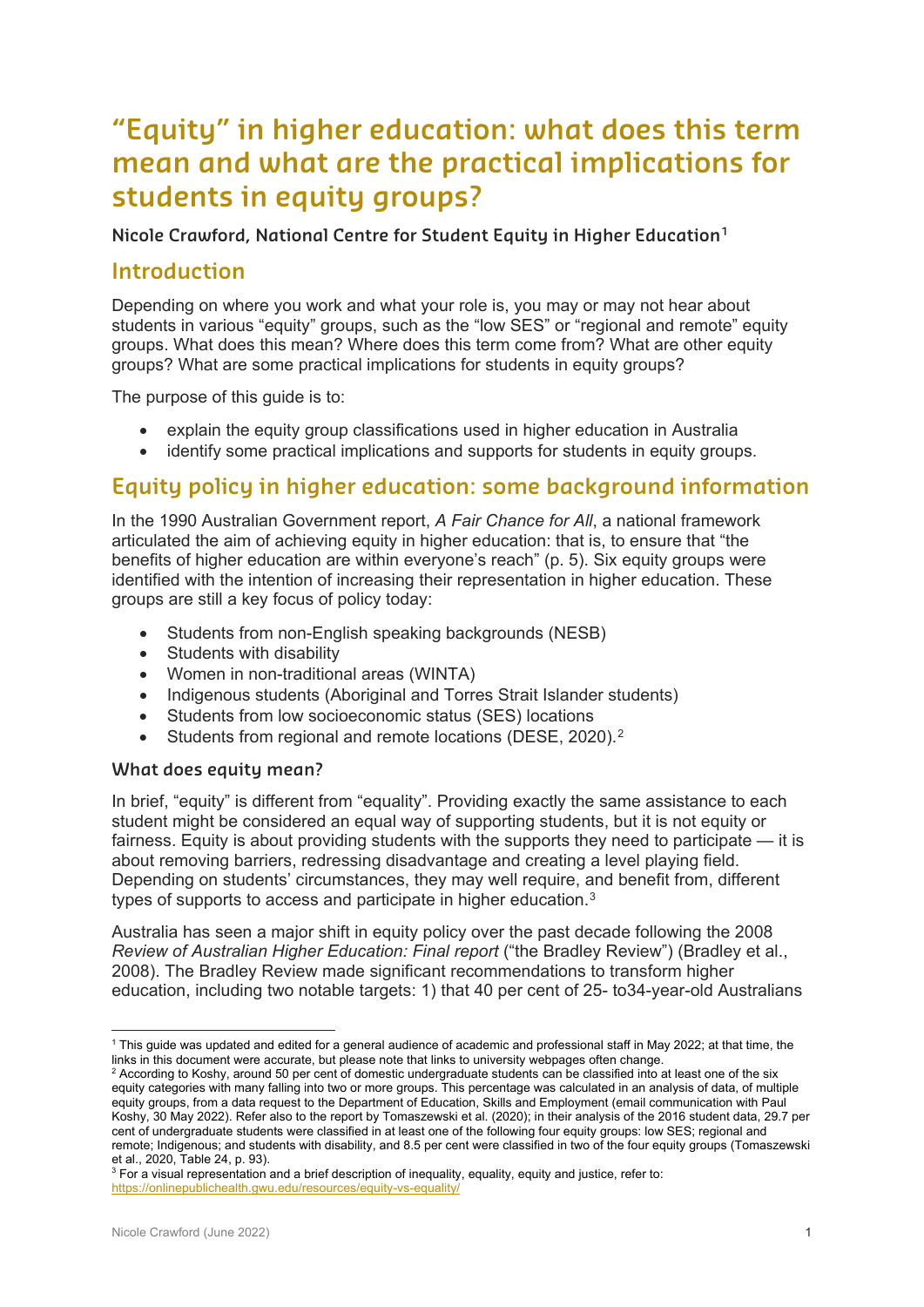have a university degree by 2020; and 2) that 20 per cent of undergraduate enrolments in higher education should be students from low SES backgrounds by 2020 (p. xiv).

The Bradley Review led to a focus on equity group participation through initiatives such as the introduction of the demand driven funding system (DDFS), which expanded the number of higher education places in Australia, and specific equity policies such as the launch of the Higher Education Participation and Partnerships Program (HEPPP). The HEPPP funds university outreach work in schools and communities, as well as retention work at universities, with a primary focus on equity group students.

More recently, informed by a national consultation process, a NCSEHE project saw Zacharias and Brett (2019) develop a new equity policy statement: "Australia's future depends on all its people, whoever and wherever they are, being enabled to successfully engage in beneficial lifelong learning" (p. 7). This vision underpins their policy document, *The Best Chance for All: Student Equity 2030 — A long-term strategic vision for student equity in higher education,* which, recently formed the basis for an equity roadmap through and beyond the pandemic (Kift, Zacharias & Brett, 2021).

#### **Defining "regional and remote" and "low SES"**

You might wonder how the "regional and remote" equity group is defined. The Australian Statistical Geography Standard (ASGS): Remoteness Structure (Australian Bureau of Statistics, 2018a) is used to classify students' geographical location by the DESE and university data units. It divides Australia into five categories: major cities (RA1); Inner Regional (RA2); Outer Regional (RA3); Remote (RA4); and Very Remote (RA5), as illustrated in the map below. "Regional and remote" includes four categories: Inner Regional, Outer Regional, Remote, and Very Remote.

Students are designated as either regional or remote students based on their permanent home address being located in such an area. This status is now reported by two measures: Commencing Address, which defines students' locational status given their home address at the commencement of their studies, and Current Address, which defines it according to the location of their current home address (Koshy, 2020).



**ABS Map of the 2016 remoteness areas of Australia (ABS, 2018a)**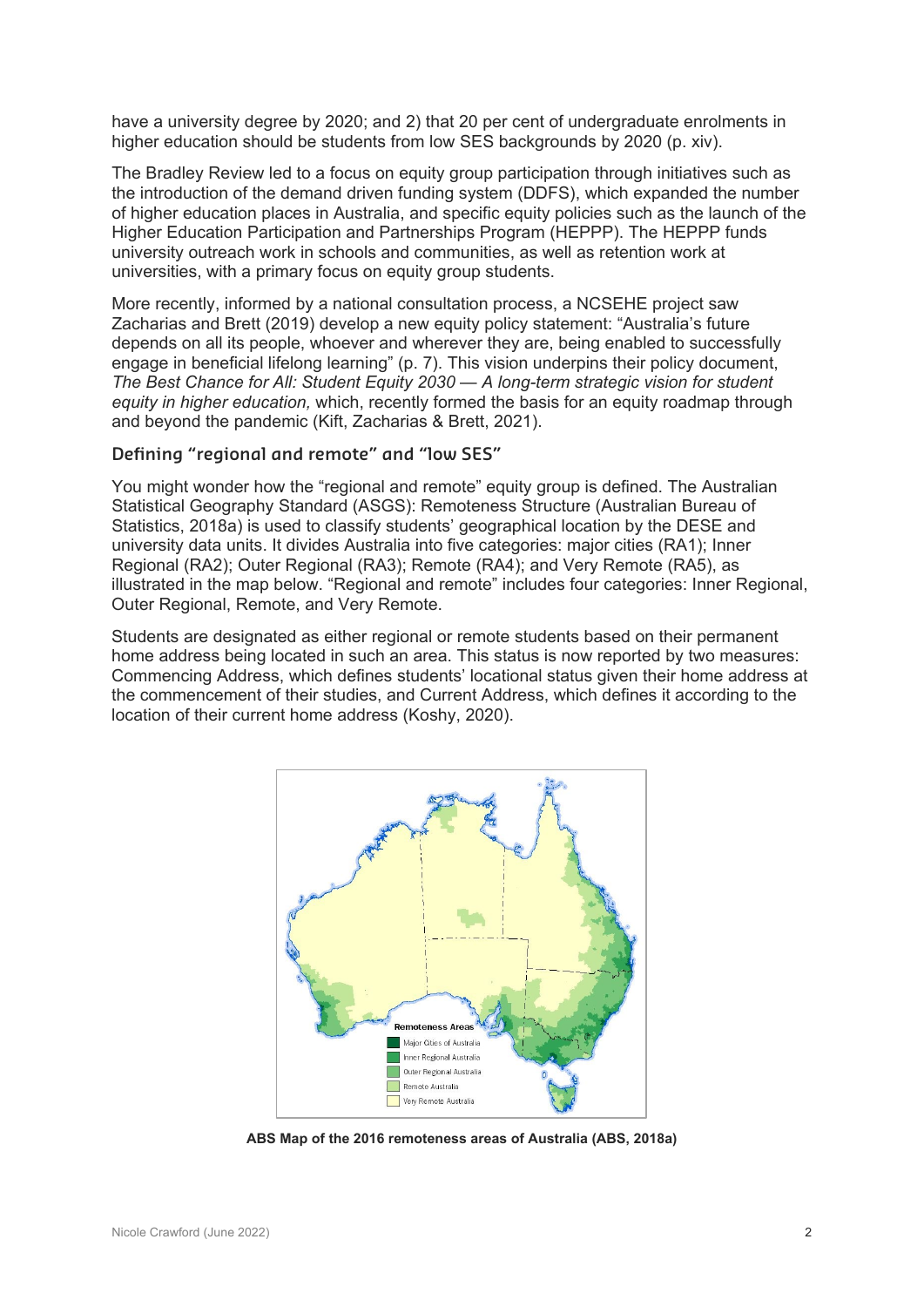SES is defined using the Australian Bureau of Statistics (2018b) Socio-Economic Indexes for Areas (SEIFA) Index of Education and Occupation (IEO) scores, with areas scoring from one to 25 per cent being considered low SES.[4](#page-3-0)

#### **Compounding challenges: multiple equity and/or "equity-like" groups**

A student might have the demographic or personal characteristics of more than one equity group. They may also have characteristics of "equity-like" groups — that is, groups that are not a formally-designated equity group (i.e. not designated by the DESE), but are, nevertheless, associated with experiencing educational disadvantage. Such groups include, but are not limited to, the following: students who are the first in their family to attend university; students who are carers; mature-aged students; students from refugee backgrounds; students who identify as LGBTQI+; and students who are veterans.

Students in equity groups often experience multiple, compounding factors, as noted by Nelson et al. (2017):

*[They] face a number of structural challenges in accessing, participating and completing higher education, including geographical location, financial constraints, emotional factors and sociocultural incongruity. The impact of belonging to multiple equity groups exacerbates the challenges, which include travel constraints, a lack of access to resources such as high speed internet, affordability of living expenses, the necessity to work whilst studying, challenges to wellbeing including financial stress, isolation from support networks, and challenges to navigating sociocultural incongruities (p. 2).*

# **Practical implications for students: what can you do?**

So, what does membership of these equity groups mean in a practical sense for students? Students in designated equity groups may be eligible for specific supports and/or for scholarships to assist with their [participation](https://www.dese.gov.au/access-and-participation) in higher education. You may be able to connect students to the relevant supports. Here are some suggestions:

#### **\* Top tip: raise awareness of supports for students from/in regional and remote locations**

The DESE (2021) website, [Study in a regional area,](https://www.dese.gov.au/higher-education/study-regional-area) has links to information for students about studying at a [Regional University Centre,](https://www.dese.gov.au/regional-university-centres) and accessing higher education and financial support, such as the [Higher Education Loan Program \(HELP\).](https://www.dese.gov.au/higher-education-loan-program)

#### **\* Top tip: raise awareness of supports for Aboriginal and Torres Strait Islander students**

The DESE programs and policies for [Aboriginal and Torres Strait Islander students](https://www.dese.gov.au/aboriginal-and-torres-strait-islander-higher-education) are listed on their website. Many universities have Indigenous centres/units. They provide personal, academic and cultural support, and foster connections, community and belonging for Aboriginal and Torres Strait Islander students (Fredericks et al., 2022; Nakata et al., 2019). The [Riawunna Centre for Aboriginal Education](https://www.utas.edu.au/riawunna) at the University of Tasmania is one such example. The Indigenous centres/units tend to be based on campus, but it is well worth encouraging Aboriginal and Torres Strait Islander students to get in touch with staff at the Indigenous centres — it may be that some supports have moved online.

<span id="page-3-0"></span><sup>4</sup> As described in the SEIFA Technical paper (Australian Bureau of Statistics, 2018c, p. 7), "The IEO summarises variables relating to the educational and occupational aspects of relative socio-economic advantage and disadvantage. This index focuses on the skills of the people in an area, both formal qualifications and the skills required to perform different occupations. A low score indicates that an area has a high proportion of people without qualifications, without jobs, and/or with low skilled jobs. A high score indicates many people with high qualifications and/or highly skilled jobs".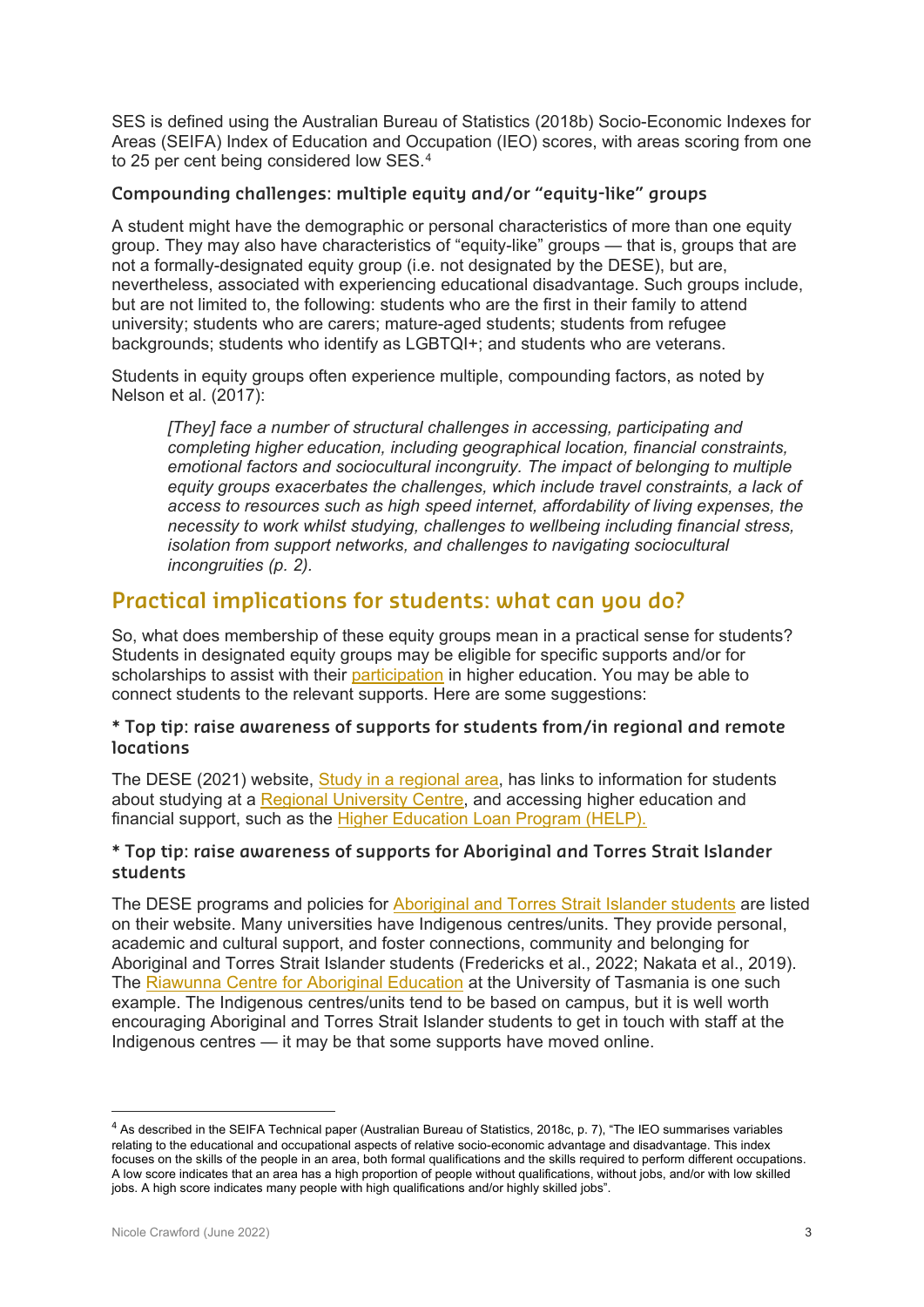#### **\* Top tip: raise awareness of Disability/Accessibility Services and staff**

Funded by the [Higher Education Disability Support Program,](https://www.dese.gov.au/higher-education-disability-support-program) universities provide supports for students with disability. For instance, students with disability can access university Disability Services (also called Accessibility Services) to formally have adjustments made in their courses. They can then progress through their studies without being disadvantaged (for instance, in undertaking an assessment task) because of their disability. In consultation with an individual student, Disability/Accessibility Advisors make recommendations regarding reasonable accommodations and adjustments, such as alternative forms of assessment, which they document in a Learning Access Plan (or similar). Disability/Accessibility advisors can arrange access to assistive technologies, procurement of course materials, specialised equipment and more. A range of information for students and staff can be found on the [ADCET](https://www.adcet.edu.au/) website, and [NDCOs](https://www.dese.gov.au/access-and-participation/ndco) are another source of support for students with disability.

If a student has disclosed to you that they have a disability, do let them know that they are eligible to access their university's Disability/Accessibility Services. They might not be aware of the services. Students who are eligible often do not know – this is especially the case for students with a mental health condition who might not equate it with "disability", and, therefore, might not think to access the services (Crawford, 2021a, p. 64). Referring students with disability to these services could make a big difference!

#### **\* Top tip: explore university scholarship programs**

Most universities have scholarship programs. It is worth assisting students in exploring them; there are hundreds of programs with an enormous range, including scholarships for students experiencing educational disadvantage. As a starting point, in the search box on the student's institution's website, try searching terms such as: "scholarships", "bursaries" or "prizes".

#### **\* Top tip: take an inclusive approach to teaching and support**

Implement inclusive practices in teaching, learning and support, and offer ways of catering for the needs and strengths of *all* students. In designing a course, teaching and learning materials, assessment tasks or support provision, it is worth considering who you might be including or excluding. It is important to apply an equity lens and think about the diverse needs of students in your course (Crawford, 2021b, p. 6). While the OLT project by Devlin et al. (2012) focused on supporting students from low SES backgrounds, their advice for teachers is applicable for teaching *all* students, regardless of the students' background or equity group classification. Their advice includes: 1) Know and respect your students; 2) Offer your students flexibility, variety and choice; 3) Make expectations clear, using accessible language; 4) Scaffold your students' learning; 5) Be available and approachable to guide student learning; and 6) Be a reflective practitioner (p. 3).

Take an inclusive approach to teaching and learning, and support by implementing [principles](https://blogs.deakin.edu.au/iccb/toolkit/what-and-why/principles-inclusive-education/)  [of inclusive education](https://blogs.deakin.edu.au/iccb/toolkit/what-and-why/principles-inclusive-education/) and/or universal design for learning, and universal design in assessment. These approaches will help you to cater for all your students (Crawford, 2021b, p. 6).

### **Acknowledgements**

Thank you to my colleagues: Dr Paul Koshy, NCSEHE, Curtin University; Dr Judy Skene, Independent Consultant (formerly Associate Director, Student Services, UWA); and Allen Baird (formerly Student Coordinator/Lecturer/Tutor, Pre-degree Programs, UTAS), for excellent feedback on this guide. The beautiful illustration on the cover is by Morag Porteous.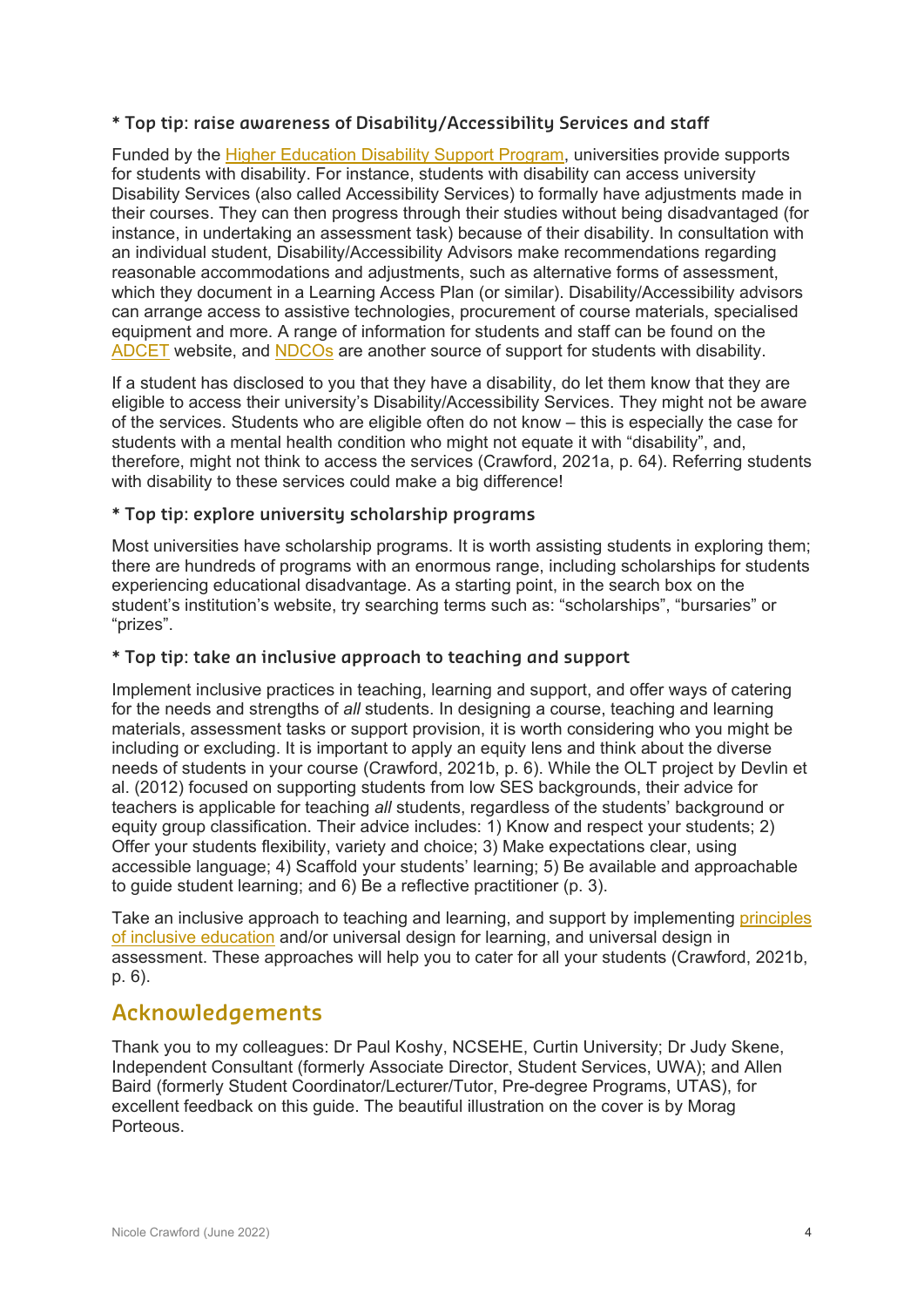## **References**

- Australian Bureau of Statistics. (2018a). *1270.0.55.005 - Australian Statistical Geography Standard (ASGS): Volume 5 - Remoteness Structure, July 2016.* <https://www.abs.gov.au/ausstats/abs@.nsf/mf/1270.0.55.005>
- Australian Bureau of Statistics. (2018b). *2033.0.55.001 - Census of population and housing: Socio-economic indexes for areas (SEIFA), Australia, 2016*. [https://www.abs.gov.au/AUSSTATS/abs@.nsf/Lookup/2033.0.55.001Main+Features120](https://www.abs.gov.au/AUSSTATS/abs@.nsf/Lookup/2033.0.55.001Main+Features12016?OpenDocument) [16?OpenDocument](https://www.abs.gov.au/AUSSTATS/abs@.nsf/Lookup/2033.0.55.001Main+Features12016?OpenDocument)
- Australian Bureau of Statistics. (2018c). *2033.0.55.001 - SEIFA 2016 Technical Paper.* [https://www.abs.gov.au/AUSSTATS/abs@.nsf/DetailsPage/2033.0.55.0012016?OpenDo](https://www.abs.gov.au/AUSSTATS/abs@.nsf/DetailsPage/2033.0.55.0012016?OpenDocument) [cument](https://www.abs.gov.au/AUSSTATS/abs@.nsf/DetailsPage/2033.0.55.0012016?OpenDocument)
- Bradley, D., Noonan, P., Nugent, H., & Scales, B. (2008). *Review of Australian Higher Education: Final Report*. Canberra: Department of Education, Employment and
- Workplace Relations. [https://apo.org.au/sites/default/files/resource-files/2008-12/apo](https://apo.org.au/sites/default/files/resource-files/2008-12/apo-nid15776.pdf)[nid15776.pdf](https://apo.org.au/sites/default/files/resource-files/2008-12/apo-nid15776.pdf)
- Burnheim, C., & Harvey, A. (2016). Far from the studying crowd? Regional and remote students in higher education. In A. Harvey, C. Burnheim, & M. Brett. (eds) *Student Equity in Australian Higher Education* (pp. 143-162). Springer.
- Crawford, N. (2021a). *"On the radar": Supporting the mental wellbeing of mature-aged students in regional and remote Australia*. Perth: National Centre for Student Equity in Higher Education, Curtin University. [https://www.ncsehe.edu.au/wp](https://www.ncsehe.edu.au/wp-content/uploads/2021/04/Crawford-Equity-Fellowship-Report_FINAL.pdf)[content/uploads/2021/04/Crawford-Equity-Fellowship-Report\\_FINAL.pdf](https://www.ncsehe.edu.au/wp-content/uploads/2021/04/Crawford-Equity-Fellowship-Report_FINAL.pdf)
- Crawford, N. (2021b). *"On the radar": Supporting the mental wellbeing of mature-aged students in regional and remote Australia – Guidelines and Recommendations.* Perth: National Centre for Student Equity in Higher Education, Curtin University. [https://www.ncsehe.edu.au/wp-](https://www.ncsehe.edu.au/wp-content/uploads/2021/11/NicoleCrawford_Guidelines_final-bound_Digital.pdf)

[content/uploads/2021/11/NicoleCrawford\\_Guidelines\\_final-bound\\_Digital.pdf](https://www.ncsehe.edu.au/wp-content/uploads/2021/11/NicoleCrawford_Guidelines_final-bound_Digital.pdf) 

- DEET. (1990). *A fair chance for all: national and institutional planning for equity in higher education: a discussion paper*. Australian Government Department of Employment, Education and Training.<https://www.voced.edu.au/content/ngv%3A2270>
- DESE (2020). *2019 Section 11 Equity groups*. Higher Education Statistics. Australian Government Department of Education, Skills and Employment. [https://www.dese.gov.au/higher-education-statistics/resources/2019-section-11-equity](https://www.dese.gov.au/higher-education-statistics/resources/2019-section-11-equity-groups)[groups](https://www.dese.gov.au/higher-education-statistics/resources/2019-section-11-equity-groups)
- Devlin, M., Kift, S., Nelson, K., Smith, L., & McKay, J. (2012). *Effective teaching and support of students from low socioeconomic status backgrounds: Practical advice for teaching staff.* Australian Government Office for Learning and Teaching. <https://lowses.edu.au/assets/Practical%20Advice%20for%20Teaching%20Staff.pdf>
- Fredericks, B., Barney, K., Bunda, T., Hausia, K., Martin, A., Elston, J., Bernardino, B., & Griffiths, D. (2022). Building the evidence to improve completion rates for Indigenous students. Perth: National Centre for Student Equity in Higher Education, Curtin University [https://www.ncsehe.edu.au/wp-content/uploads/2022/02/Fredericks\\_UQ\\_Final.pdf](https://www.ncsehe.edu.au/wp-content/uploads/2022/02/Fredericks_UQ_Final.pdf)
- Kift, S., Zacharias, N., & Brett, M. (2021). The Best Chance For All: A Policy Roadmap for Post-Pandemic Panic. *Student Success*, *12*(2).<https://doi.org/10.5204/ssj.1782>
- Koshy, P. (2020). *Equity Student Participation in Australian Higher Education: 2014 – 2019*. Perth: National Centre for Student Equity in Higher Education, Curtin University. [https://www.ncsehe.edu.au/publications/ncsehe-briefing-note-equity-student](https://www.ncsehe.edu.au/publications/ncsehe-briefing-note-equity-student-participation-australian-higher-education-2014-2019/)[participation-australian-higher-education-2014-2019/](https://www.ncsehe.edu.au/publications/ncsehe-briefing-note-equity-student-participation-australian-higher-education-2014-2019/)
- Nakata, M., Nakata, V., Day, A., & Peachey, M. (2019). Closing gaps in Indigenous undergraduate higher education outcomes: Repositioning the role of student support services to improve retention and completion rates. *The Australian Journal of Indigenous Education*, *48*(1), 1-11.<https://doi.org/10.1017/jie.2017.36>
- Nelson, K., Picton, C., McMillan, J., Edwards, D., Devlin, M., & Martin, K. (2017). *Understanding the completion patterns of equity students in regional universities*.